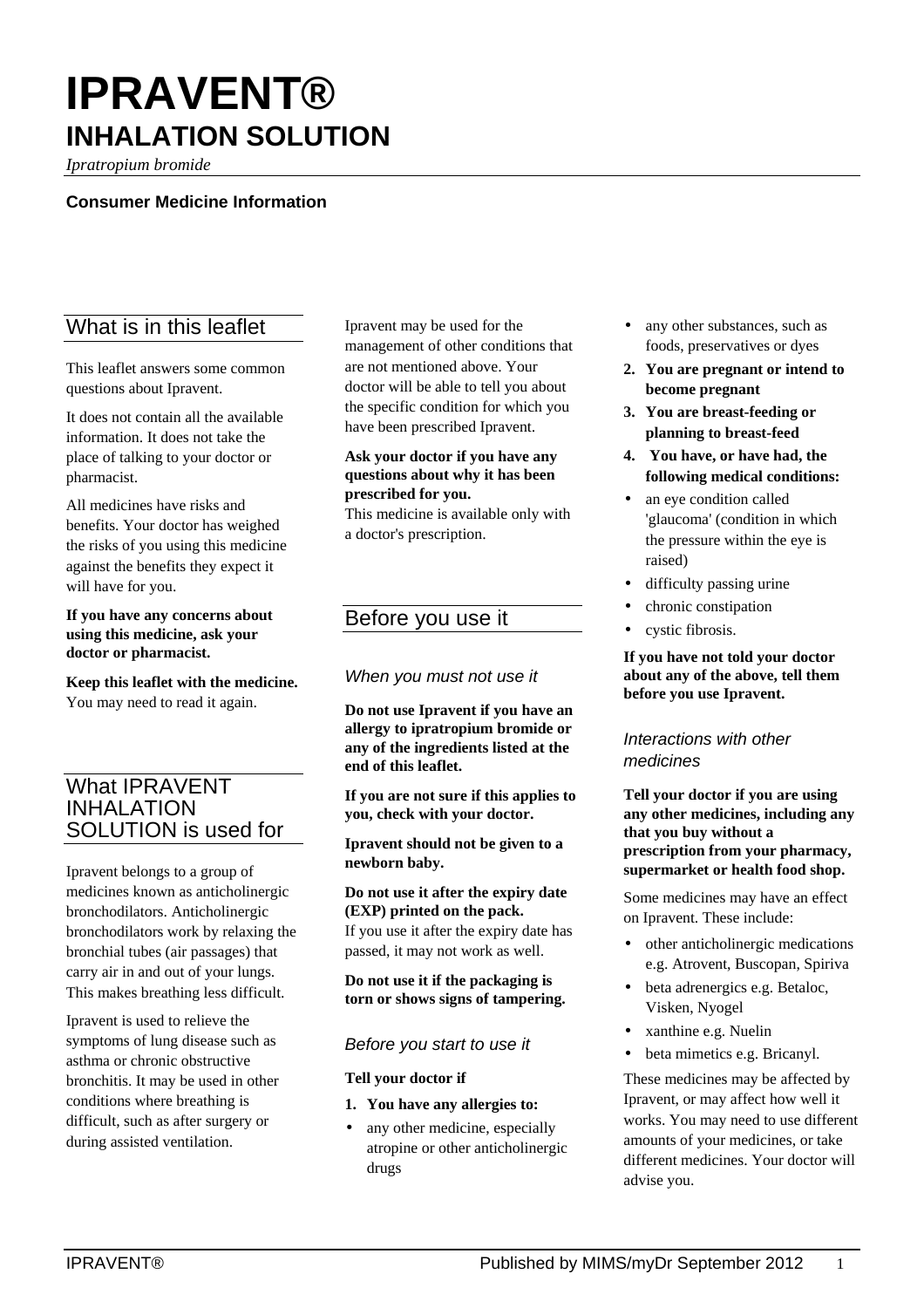Your doctor or pharmacist has more information on medicines to be careful with or to avoid while taking Ipravent.

## How to use it

Ipravent is intended for inhalation with suitable nebulising equipment and must not be swallowed.

## *How much to use*

Your doctor will decide what dose and how long you will receive Ipravent. However, the usual dose of Ipravent is 250 to 500mcg diluted to 2 to 3mL with normal saline and nebulised until the entire volume of solution is inhaled, every six hours.

## *How to use it*

Ipravent is used only in a poweroperated nebuliser, which can be obtained from your local pharmacy.

You will also need a mask or mouthpiece, which is used with the nebuliser so that your prescribed dose can be inhaled. The time taken to deliver a given volume of solution will depend on the equipment used, but most nebulisers will deliver 1mL of solution over 3 minutes and 2mL over 8-10 minutes. Make sure you understand how to use the nebuliser.

## **Do not allow Ipravent to come in contact with the eyes.**

It is important to ensure that the nebuliser mask is correctly fitted over the mouth and nose to prevent the mist from contacting the eyes.

## *If you forget to use it*

**If you forget your dose, inhale it as soon as you remember. If you remember when it is almost time for your next dose, inhale only your usual dose at that time.**

#### **Do not try to make up for missed doses by taking more than one dose at a time.**

This may increase the chance of getting an unwanted side effect.

#### **If you have trouble remembering when to take you medicine, ask your pharmacist for hints.**

## *If you inhale too much (overdose)*

**Accidental overdose by inhalation is unlikely. However, if you do inhale too much ipratropium bromide, you may experience some of the effects listed under "Side effects" below.**

**Immediately telephone your doctor, or the Poisons Information Centre (telephone 13 11 26) or go to Accident and Emergency at your nearest hospital, if you think you or anyone else may have inhaled too much Ipravent solution.**

**Do this even if there are no signs of discomfort or poisoning.** You may need urgent medical attention.

**Keep these telephone numbers handy.**

# While you are using it

## *Things you must do*

**Contact your doctor immediately if you experience eye pain or discomfort, or any disturbances with your sight (blurred vision, visual halos or coloured images) during or after using Ipravent.**

This is because there have been rare reports of narrow-angle glaucoma with the use of Ipravent products.

**Tell your doctor if you need to use Ipravent more frequently than prescribed or if you need to inhale more Ipravent than prescribed to relieve your symptoms.** In these situations, your dose or treatment may need to be changed.

**Tell your doctor or pharmacist if you begin taking any other medicine while you are using Ipravent.**

## *Things to be careful of*

#### **Be careful driving or operating machinery until you know how Ipravent affects you.**

When used as recommended, and when there are no side effects, Ipravent is not known to have any effect on the ability to drive or operate machinery.

## Side effects

All medicines may have some unwanted side effects. Sometimes they are serious, but most of the time they are not. Your doctor has weighed the risks of using this medicine against the benefits they expect it will have for you.

**Do not be alarmed by this list of possible side effects.**

You may not experience any of them.

## **Tell your doctor, nurse or pharmacist as soon as possible if you do not feel well while you are using Ipravent.**

It helps most people with breathing problems, but it may have unwanted side effects in a few people.

#### **Tell your doctor if you notice any of the following and they worry you:**

- headache
- dizziness
- throat irritation
- cough
- nausea and/or vomiting
- change in bowel movements e.g. constipation, diarrhoea
- dry mouth.

These are mild side effects of the medicine, and usually short-lived.

## **Tell your doctor immediately if you notice any of the following:**

• changes to your heart beat